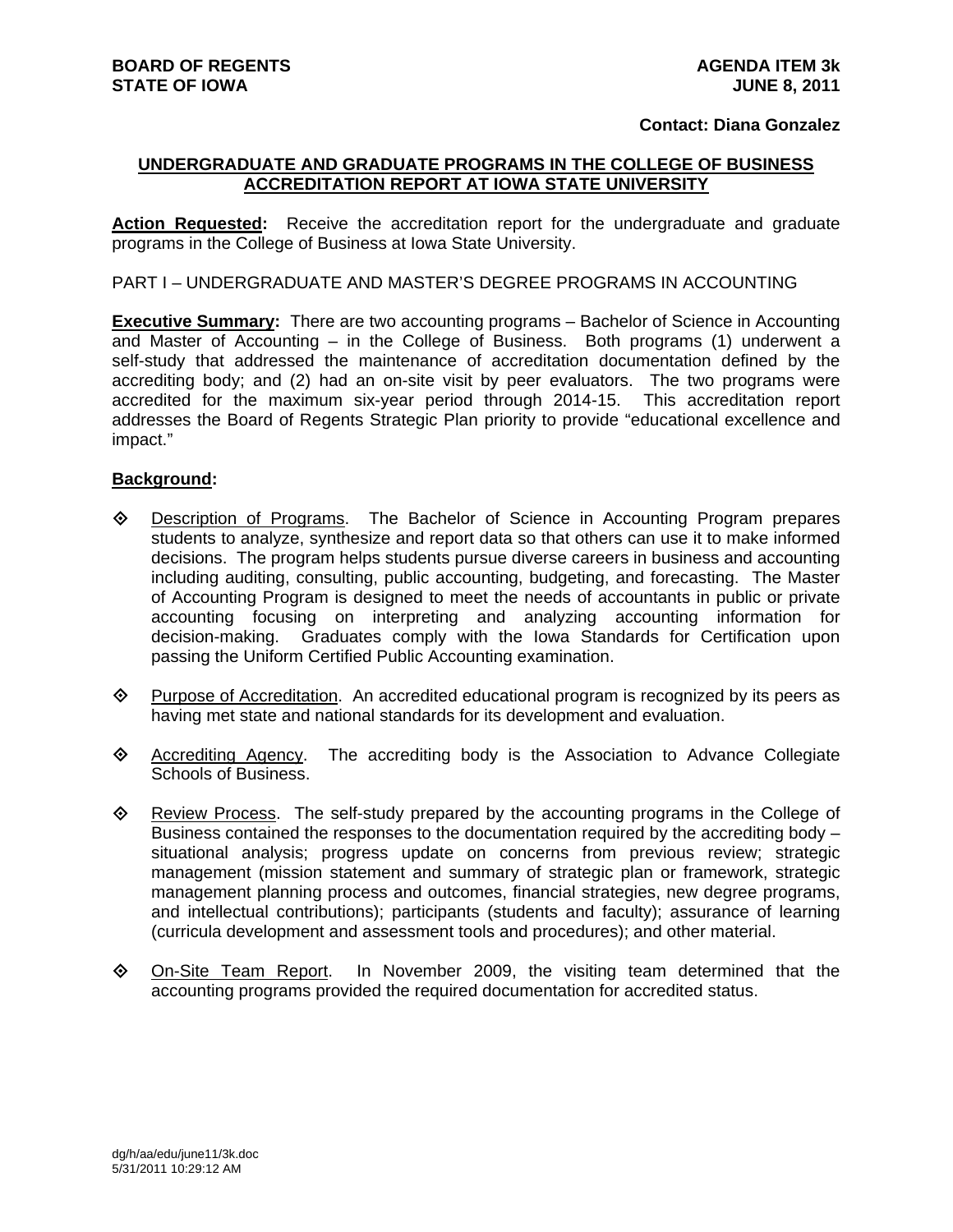- ♦ Strengths Identified by the Visiting Team. The Visiting Team identified the following strengths:
	- $\Rightarrow$  "Accounting students have a strong sense of community with respect to the department of accounting, the college of business and the university.
	- $\Rightarrow$  The department with help from the Communications department has placed emphasis on improving student written communication. These efforts should pay dividends to students as they enter the workforce.
	- $\Rightarrow$  The Continuing Professional Educational Conference put on by the faculty is important to keeping the faculty relevant to the profession. In addition, it raises funds to help support the mission of the department.
	- $\Rightarrow$  Graduates from the program have good professional opportunities. The department has been able to cultivate opportunities in industry in addition to reliance on public accounting firms.
	- $\Rightarrow$  The tuition model that has been created by the college and university will benefit the accounting department in the future."
- $\diamond$  Opportunities for Improvement Identified by the Visiting Team. The Visiting Team identified the following opportunity for improvement:
	- $\Rightarrow$  "The Department of Accounting should continue to refine its assessment of learning plan and complete at least two cycles of closing the feedback loop for all the learning goals for all of its programs before the next visit. The Department should demonstrate improvement in learning has been achieved and improvement in the quality of the assurance of learning process has been achieved as well."
- Accreditation Status. In January 2010, the Association to Advance Collegiate Schools of Business awarded continued accreditation for the maximum period of six years to the undergraduate and graduate programs in accounting in the College of Business.

"The Maintenance Review Application will be due on July  $1<sup>st</sup>$ , two years prior to the review year. The application initiates the maintenance process. In the application, the department will be expected to provide progress on the strategic management initiatives with a particular focus on those continuous improvement items identified during the last maintenance visit."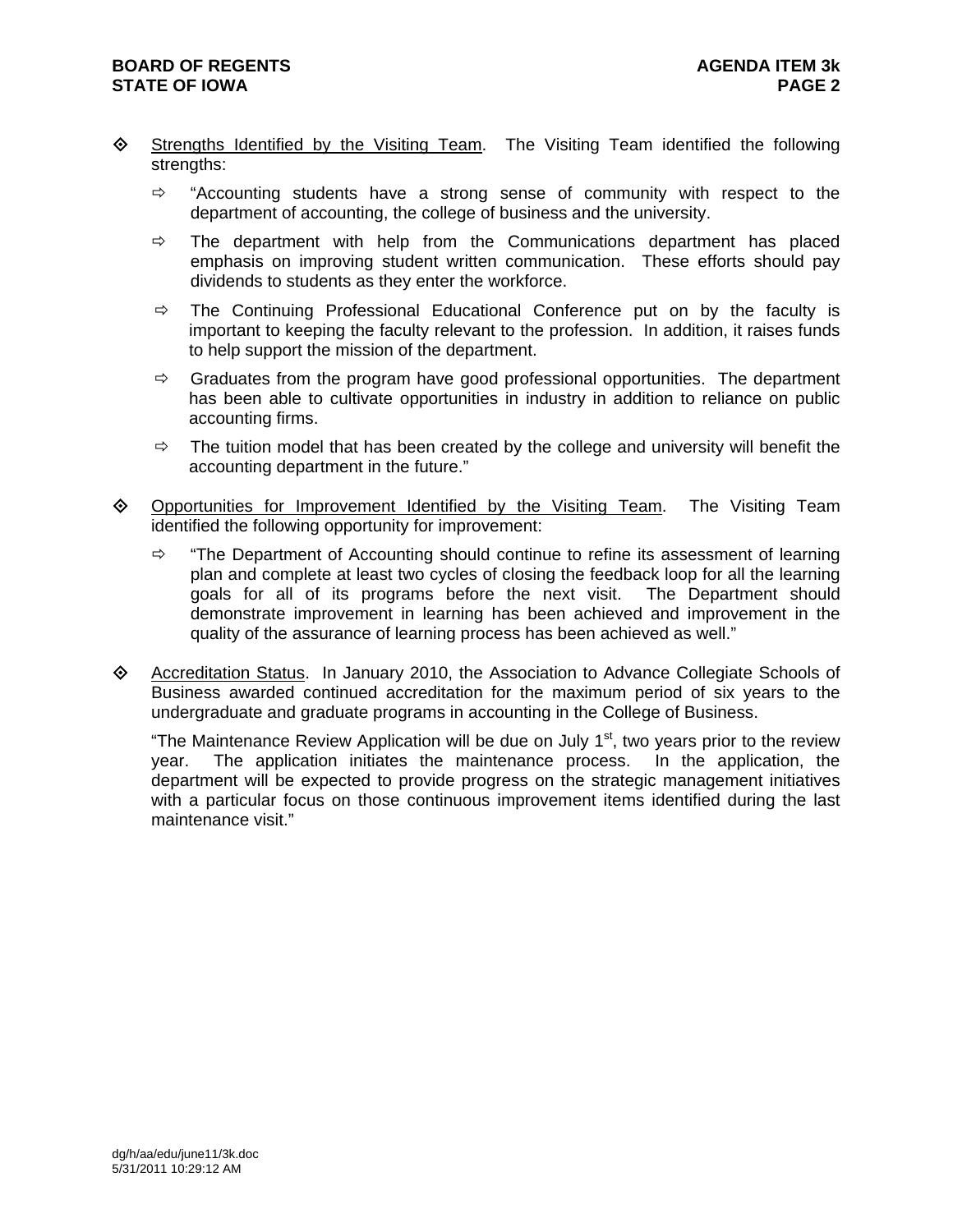PART II – UNDERGRADUATE, MASTER'S, AND DOCTORAL DEGREE PROGRAMS IN **BUSINESS** 

**Executive Summary:** There are six undergraduate programs – Business Economics, Finance, Management, Management Information Systems (MIS), Marketing, and Supply Chain Management; five Master's programs – Business Administration, Information Assurance, Information Systems, Human Computer Interaction, and Seed Technology and Business; and one doctoral program – Business and Technology – in the College of Business. The programs (1) underwent a self-study that addressed the maintenance of accreditation documentation defined by the accrediting body; and (2) had an on-site visit by peer evaluators. All the programs were accredited for the maximum six-year period through 2014-15. This accreditation report addresses the Board of Regents Strategic Plan priority to provide "educational excellence and impact."

# **Background:**

- $\Diamond$  Description of Programs. The following are the undergraduate programs in the College of Business:
	- $\Rightarrow$  The *Economics* program provides a balanced emphasis in both business and economics. Graduates possess a unique mix of analytical and applied business skills for employment in upper level management and public service positions.
	- The *Finance* program prepares students to become leaders with a solid background in economic theory and practice and a strong understanding of global market forces with a financial management analytical experience.
	- $\Rightarrow$  The *Management* program provides the integrating mechanism necessary for each of the business functions to operate efficiently and effectively.
	- The *Management Information System*s program provides comprehensive training in the application, use, and management of information systems preparing students to provide effective information services and support.
	- The *Marketing* program addresses such issues as product design, promotion, pricing, personal selling, and facilities location.
	- The *Supply Chain Management* program is an integrated program of study concerned with the efficient flow of materials, products, and information within and among organizations.

The following are the graduate programs in the College of Business:

- The *Master of Business Administration* program integrates three key dimensions to responsible, strategic business decision-making – economic considerations, social implications, and environmental impacts.
- The *Master of Science in Information Assurance* program prepares highly-qualified engineers, computer science experts, and information systems professionals for information security and assurance careers.
- The *Master of Science in Information Systems* program provides students with a strong set of technical skills in addition to a broad background in business to enable them to develop and manage a full spectrum of IT projects.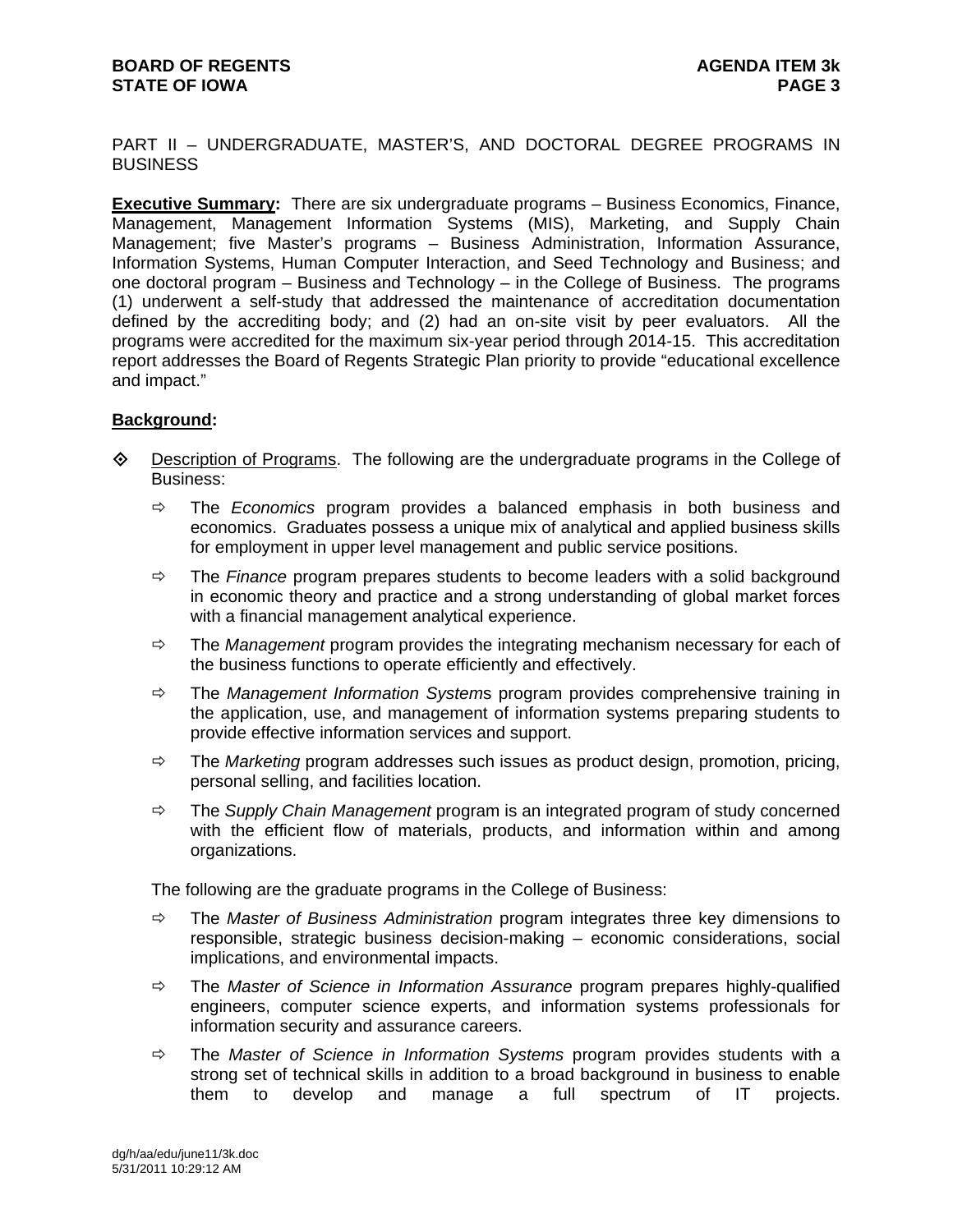- The *Master of Science in Human Computer Interaction* program trains researchers and practitioners to understand how humans and computers interact in a business environment.
- The *Master of Science in Seed Technology and Business* highlights seed-related issues in the business courses and practical application in the science and technology courses.
- $\Rightarrow$  The *Business and Technology Ph.D.* program focuses on theory development and testing in areas relating to the management of three critical resources of any organization – management of a firm's customers, management of a firm's supply chain, and management of a firm's information infrastructure.
- Purpose of Accreditation. An accredited educational program is recognized by its peers as having met state and national standards for its development and evaluation.
- Accrediting Agency. The accrediting body is the Association to Advance Collegiate Schools of Business.
- $\Diamond$  Review Process. The self-study prepared by the programs in the College of Business contained the responses to the documentation required by the accrediting body – situational analysis; progress update on concerns from previous review; strategic management (mission statement and summary of strategic plan or framework, strategic management planning process and outcomes, financial strategies, new degree programs, and intellectual contributions); participants (students and faculty); assurance of learning (curricula development and assessment tools and procedures); and other material.
- $\Diamond$  On-Site Team Report. In November 2009, the visiting team determined that the programs provided the required documentation for accredited status.
- $\Diamond$  Strengths Identified by the Visiting Team. The Visiting Team identified the following strengths:
	- $\Rightarrow$  "The Dean and College should be commended for the excellent fundraising that has existed over the past several years. This has resulted in a brand new building, numerous professorship and other great programs that can only be accomplished with significant and passionate donor support.
	- $\Rightarrow$  The university has instituted a new financial model which will impact the College. This coupled with the newly initiated supplemental tuition can create opportunities to financially strengthen the College.
	- $\Rightarrow$  The College has instituted a Communications Center that is staffed with people who help faculty incorporate writing/communication assignments in individual courses and helps students with their communications skills. Also, the Gerdin Citizenship program is a great way the College engages its students early in their careers.
	- $\Rightarrow$  The university's assistant professor mentoring program is very popular with the new faculty and helps them acclimate to the university and community.